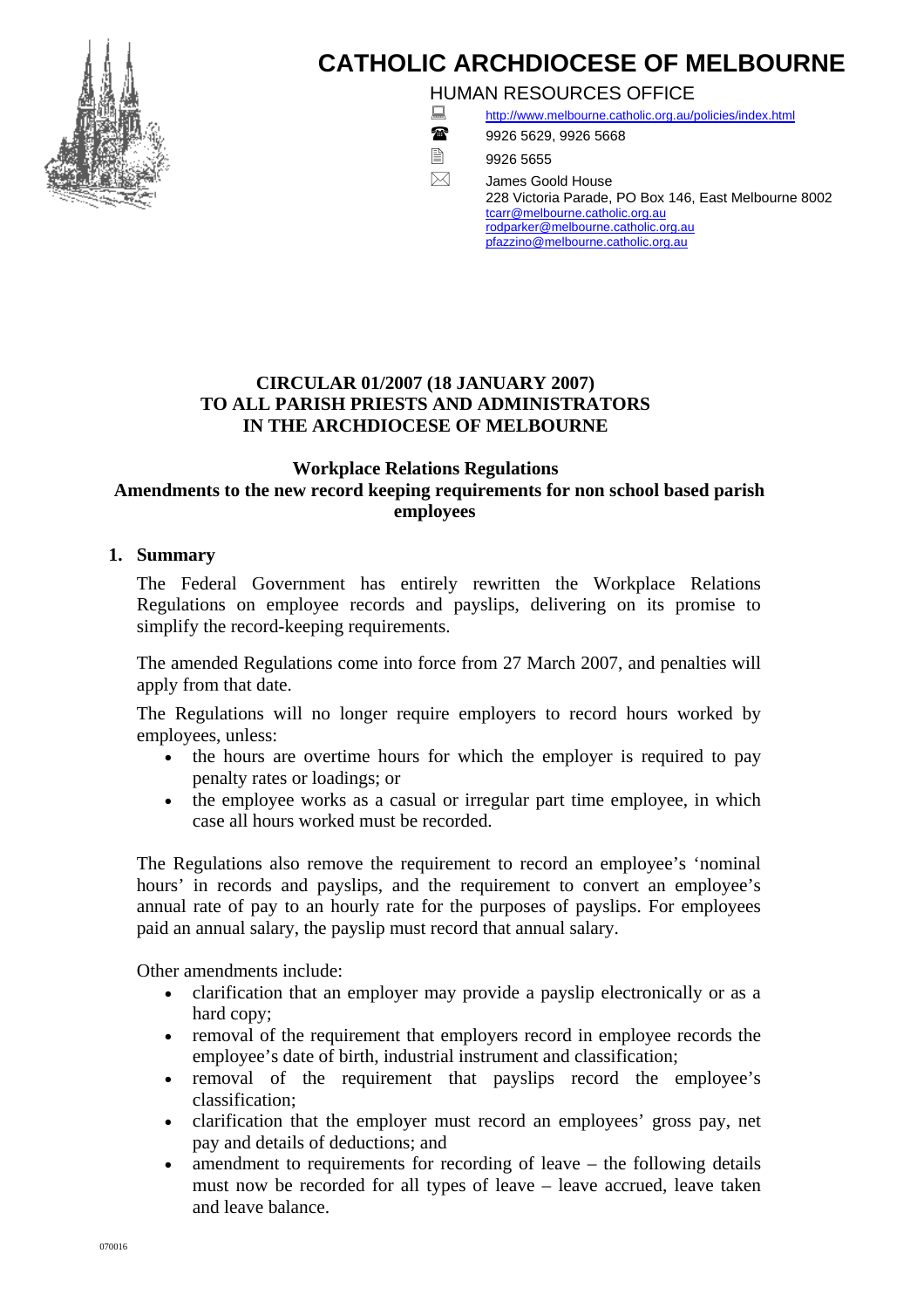## **2. Previous advice**

As a consequence, the employer obligations in respect to record keeping and contents on payslips as set out paragraphs 3 to 7 of Circular 8 of 21 August 2006 are amended to read as follows.

## **3. Obligations - General Records**

The Regulations require the following general information to be kept for all employees:

- a. The employer's name eg, The Parish Priest of St (name's) Parish of, (city or suburb or town name). *While the Australian Taxation Office will accept the business name, ie Parish of, (city or surburb or town name) for Payment Summaries, these Regulations require you to name the employer.*
- b. The employee's name.
- c. The date on which the employee's employment began.
- d. Whether the employee works part time or full time and is an ongoing (permanent), temporary or casual employee.
- e. If the employee's employment is terminated, the name of the person who acted to terminate and whether the employment was terminated by consent, by notice, summarily or in some other specified manner.

The record must be:

- In a legible form in the English language.
- In a form that is readily accessible to a workplace inspector.

#### **4. Obligations – Overtime Hours Worked**

The Regulations require that if a penalty rate or loading (however described) must be paid for overtime hours (as distinct from time in lieu) actually worked by an employee, the employer must keep a record relating to the employee stating either the number of overtime hours worked by the employee during each day or when the employee started and ceased working overtime hours.

#### **5. Obligations - Pay Records**

The following records must be kept relating to pay:

- a. Details of the rate of remuneration paid to the employee.
- b. If the employee is a casual or irregular part time employee who is guaranteed a basic periodic rate of pay, the record relating to the employee must also contain a record of the hours worked by the employee.
- c. If the employee is entitled to be paid, an incentive-based payment or a bonus; or a loading or a penalty rate or another monetary allowance or separately identifiable entitlement - details of the payment, bonus, loading, rate, allowance or entitlement.
- d. The gross and net amounts paid to the employee and any deductions made from the gross amount paid to the employee.
- e. The name of superannuation fund, amount of contributions, date on which contributions are paid, period over which contributions are made and basis on which employer is liable to make contributions including any election made by the employee.